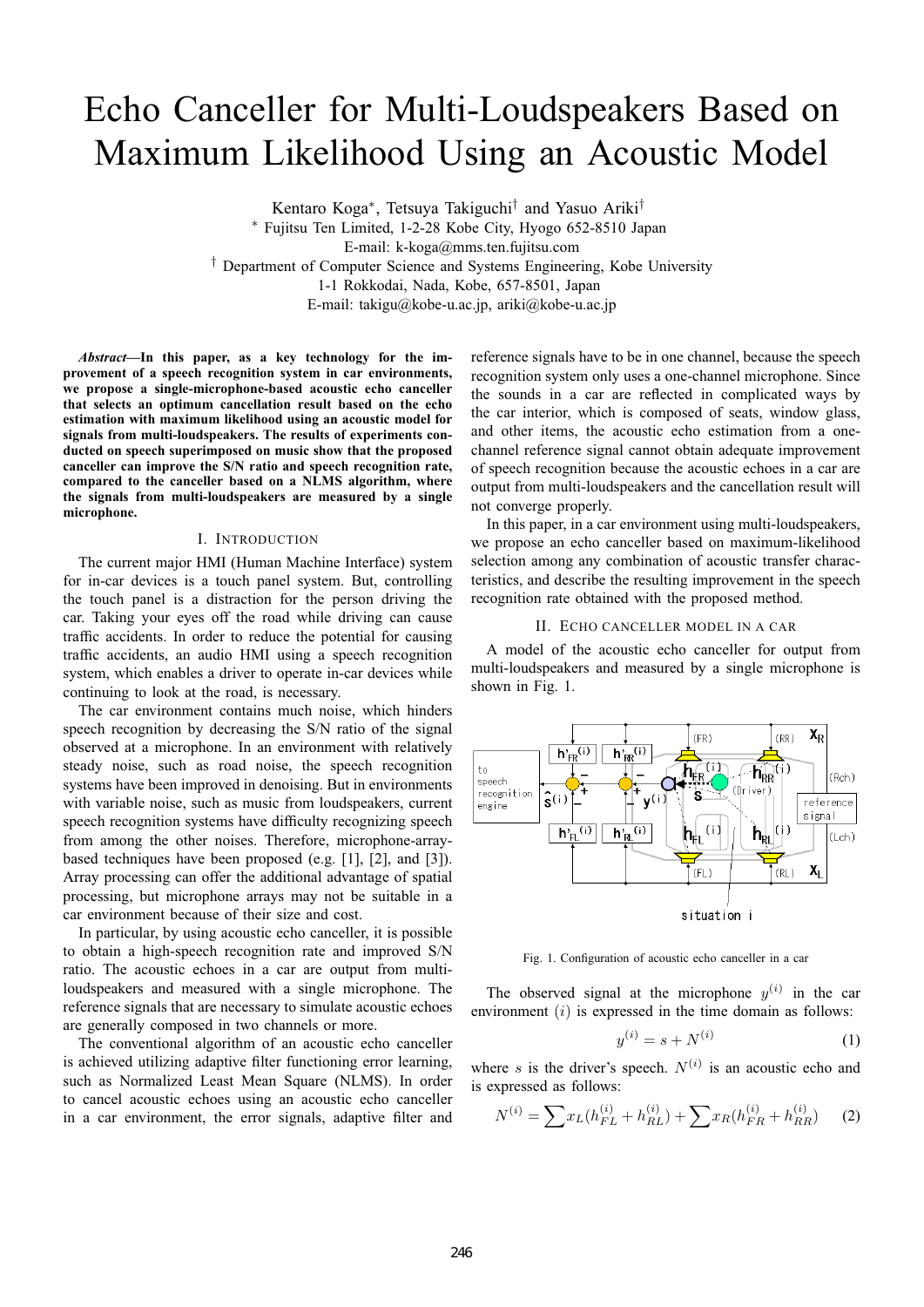where the case of a two-channel reference signal and four loudspeakers is considered for simplicity. The two-channel reference signals are  $x_L$  and  $x_R$ , and the transfer characteristics from each loudspeaker to the microphone in the car environment (*i*) are  $h_{FL}^{(i)}$ ,  $h_{FL}^{(i)}$ ,  $h_{FR}^{(i)}$ , and  $h_{R}^{(i)}$ . The acoustic echo to be estimated with an echo canceller is expressed as echo to be estimated with an echo canceller is expressed as follows:

$$
N^{\prime(i)} = \sum x_L (h^{\prime(i)}_{FL} + h^{\prime(i)}_{RL}) + \sum x_R (h^{\prime(i)}_{FR} + h^{\prime(i)}_{RR}) \quad (3)
$$

Therefore, the clean speech signal of the driver  $\hat{s}^{(i)}$  is obtained as follows:

$$
\hat{s}^{(i)} = y^{(i)} - N'^{(i)} \tag{4}
$$

In  $\hat{s}^{(i)}$ , the estimated acoustic echo  $N'^{(i)}$  needs to be optimized<br>in order to minimize the estimated error as the target speech s in order to minimize the estimated error as the target speech s remains. However, with an adaptive filter (such as the conventional NLMS method), it is impossible to estimate acoustic echoes from multi-loudspeakers, respectively. Therefore, we proposed an acoustic echo canceller for selecting transfer characteristics  $h_{FL}^{(i)}$ ,  $h_{RL}^{(i)}$ ,  $h_{FR}^{(i)}$ , and  $h_{RR}^{(i)}$  to optimize an estimated acoustic echo  $N^{(i)}$  based on maximum likelihood using an acoustic model.

# III. ACOUSTIC ECHO CANCELLER BASED ON ECHO ESTIMATION WITH MAXIMUM LIKELIHOOD

Instead of carrying out echo estimation using error learning, we consider a way to select the optimum transfer characteristics to be estimated from a database, which are measured in an actual environment. The procedure we used was as follows:

- Step 1 Create acoustic echoes for all assumed transfer characteristics in a car environment to reduce them from observed signals.
- Step 2 Select the optimum environment (transfer characteristic) by maximum likelihood estimation, calculating likelihood for the echo-cancelled speech signals using an acoustic model.

After **Step 1**, if the transfer characteristics of a real (test) environment are identical to those of the estimated environment, only clean speech is supposed to exist after cancellation of the acoustic echo. That means we can obtain a high likelihood with an acoustic model for the echo-cancelled signal. On the other hand, if the transfer characteristics of a real (test) environment and those of the estimated environment are mismatched, the clean speech and echo error signal exist in the signal after cancellation. That will give us a lower likelihood with an acoustic model for the echo-canceller-applied signal. Therefore, in **Step 2**, a maximum likelihood criterion is used to estimate the optimal transfer characteristic using echocanceller-applied signals, where acoustic echoes are created using a database of transfer characteristics.

## *A. Database of transfer characteristics*

In order to make a database of transfer characteristics, we measure impulse resonses in a car. As we can suppose that there will be a variety of situations due to the presence of

passengers and articles in a car, we should establish various situations and calculate each transfer characteristic.

In this research, we establish 12 different situations in the passenger locations as shown in Fig. 2. We assume that the car will hold five passengers.



Fig. 2. 12 types of transfer characteristics

In this paper, we do not consider the situations where a driver is absent or 2 passengers in the back seat at the one side because these make no sense as speech-activated situations in a car.

## *B. Calculation of speech likelihood*

A GMM (Gaussian Mixture Model) is prepared in advance as an acoustic model to be referred to when calculating speech likelihood after cancellation, where the MFCC feature (Mel Frequency Cepstrum Coefficient) of several speakers' speech data is calculated to train GMM.

MFCC is a technique used to calculate speech features using discrete cosine transformation of the logarithmic value of the power component through FFT.

We then calculate a GMM (Gaussian Mixture Model) from the obtained acoustic feature (MFCC) of each speaker. Here, the speaker's MFCC is  $o$ , and the speech likelihood  $P(o)$  is expressed as the sum of weighted normal distributions as Eq. (5). Those parameters are estimated by EM algorithm [4].

$$
P(o) = \sum_{w=1}^{W} \lambda_w N(o; \mu_w, \sigma_w)
$$
 (5)

We calculate the MFCC of the cancellation result  $s$  and then calculate the speech likelihood using the GMM in order to select the optimal transfer characteristic.

# *C. Acoustic echo canceller based on echo estimation with maximum likelihood*

Fig. 3 shows the configuration of an acoustic canceller using maximum likelihood in a car environment.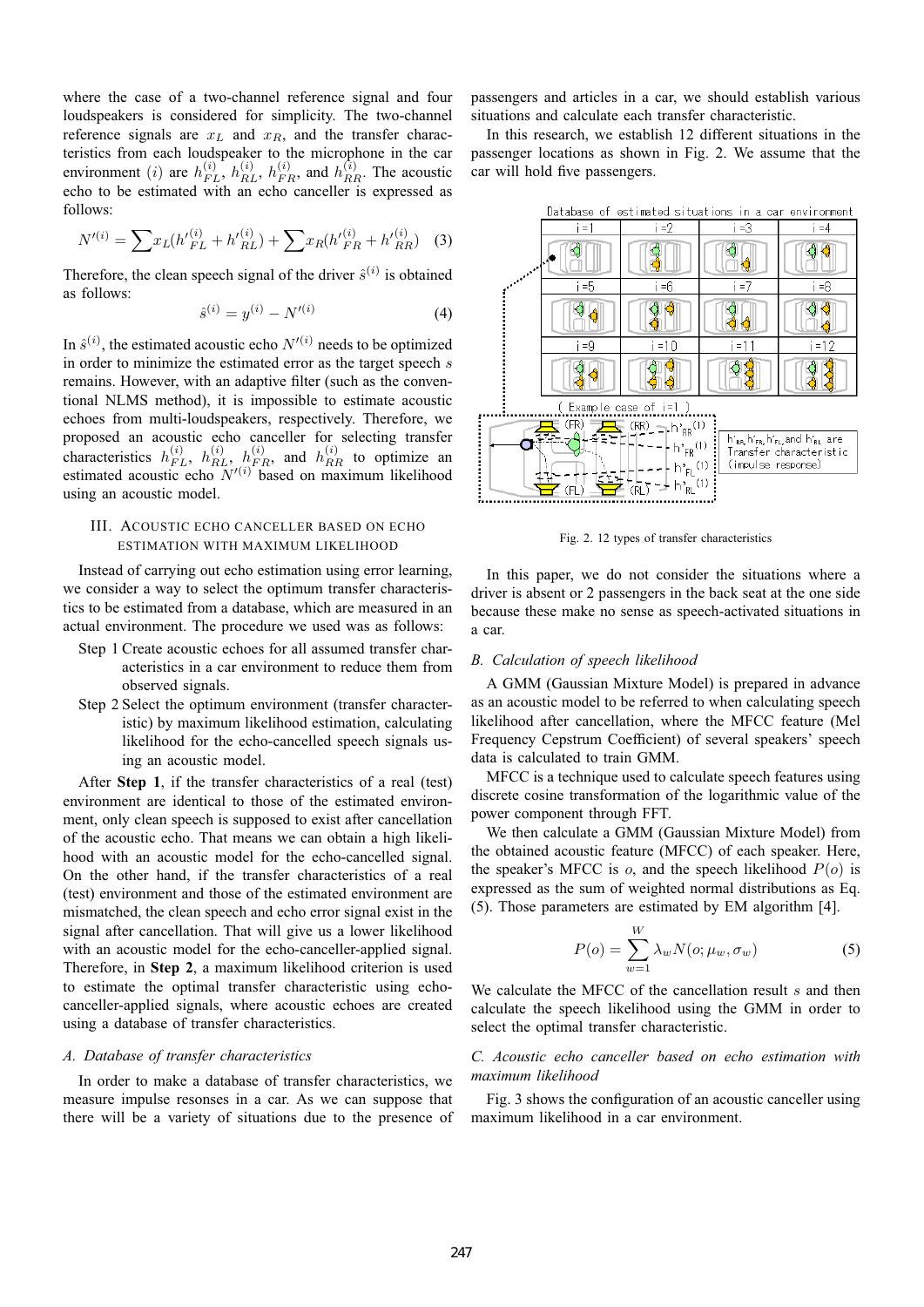

Fig. 3. Configuration of an acoustic canceller using maximum likelihood in a car environment

In Fig. 3, an observed signal  $y^{(i)}$  in a car environment (i) is expressed as follows:

$$
y^{(i)} = s + \sum x_L h_{FL}^{(i)} + \sum x_L h_{RL}^{(i)} + \sum x_R h_{FR}^{(i)} + \sum x_R h_{RR}^{(i)}
$$
  

$$
(= s + N'^{(i)})
$$
 (6)

The acoustic echoes  $N'(1)$ ,  $N'(2)$ , ...,  $N'(12)$  are calculated for twelve different situations as shown in Fig. 2. Then the clean signals are obtained by subtraction of the acoustic echoes from the observed signal according to Eq. (4).

$$
\hat{s}^{(1)}, \hat{s}^{(2)}, \dots, \hat{s}^{(12)} \tag{7}
$$

Next, the MFCCs  $\hat{S}_M^{(1)}, \hat{S}_M^{(2)}, \dots, \hat{S}_M^{(12)}$  are calculated. The selection of the acoustic echo is handled in a maximumlikelihood framework using the acoustic model (GMM).

When a set of GMM is represented by  $\psi = {\lambda, \mu, \sigma}$ , the optimal combination  $\hat{i}$  is calculated as follows:

$$
\hat{i} = \arg\max_{i} P(\hat{S}_{M}^{(i)}|\psi)
$$
 (8)

This cancellation result  $\hat{s}^{(\hat{i})}$  shows the maximum speech likelihood, in other words, it shows that the acoustic echoes are cancelled to the highest level.

## IV. EXPERIMENT

Conducting echo cancellation using the proposed method on a speech signal superimposed on music recorded under an actual environment, we are going to show that the proposed method can improve the S/N ratio and speech recognition rate better than NLMS can.

We conducted the experiment using speech signals superimposed on music  $y^{(i)}$   $(i = 1, 2, ..., 12)$  recorded under a real environment with 12 different situations (the passenger locations shown in Fig. 2). Table I shows the conditions for the evaluation data and Table II shows the conditions for the algorithms.

The speech signals superimposed on music  $y^{(o)}$  measured under the environment with passenger locations  $(o)$  should be cancelled by using transfer characteristics  $h^{\prime(\sigma)}$  measured with the same passenger locations (*o*), and the results  $\hat{s}^{(o)}$  based on echo estimation with maximum likelihood should be selected. We define the rate of  $\hat{s}^{(o)}$  to be selected to  $y^{(o)}$  as a selection rate of proper transfer characteristics.

As shown in Fig. 4, the selection rate (output  $\hat{s}^{(o)}$  to input  $y^{(o)}$ ) of proper transfer characteristics based on echo estimation with maximum likelihood averages out to 79.8% for speakers' average. Thus, the result shows that the selected transfer characteristics are not 100% for all speakers. However, as shown in Fig. 5 and Fig. 6, the cancellation effect using an acoustic echo canceller based on echo estimation with maximum likelihood was improved for the S/N ratio (9.5 dB higher), and the speech recognition rate was 21.4% higher than that for NLMS, where NLMS applies the one-channel reference signals, that used to be in two channels, as input values for an adaptive filter.

The "ideal" cases in Fig. 5 and Fig. 6 represent what would happen if the selection rate of proper transfer characteristics is 100%. Since the selection rate of proper transfer characteristics does not reach 100%, the S/N ratio decreases by 0.1 dB and the recognition rate decreases by 4.5% compared to the ideal result.

In Fig. 7, the speech recognition rate versus the selection rate is plotted. As shown in Fig. 7, as the selection rate improves, the speech recognition rate also improves.